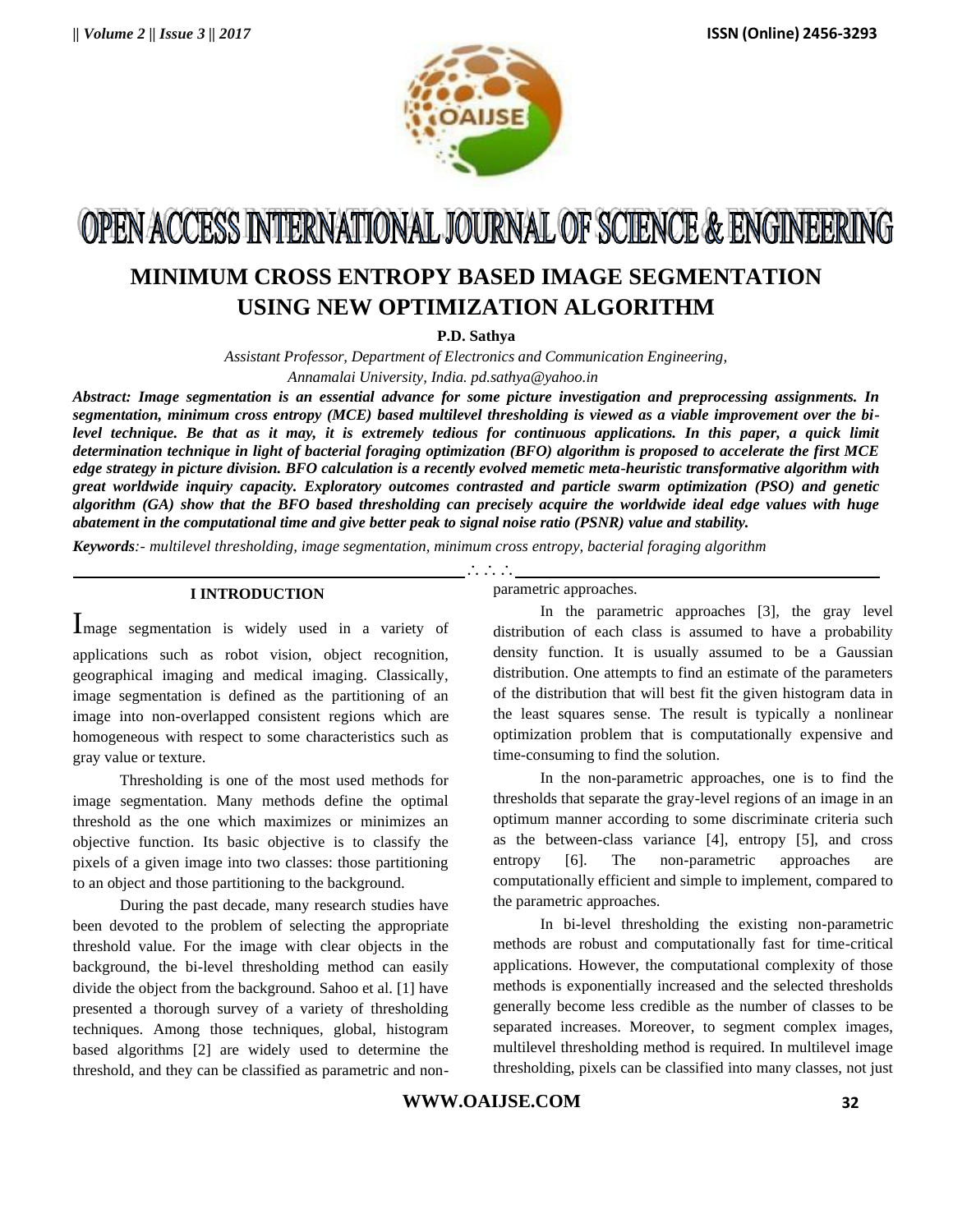foreground and background. To mitigate this problem, many methods have been proposed for multilevel thresholding [7-10].

In [8], the Otsu's function is modified by a fast recursive algorithm along with a look-up-table for multilevel thresholding. In [9], Lin has proposed a fast thresholding computation using Otsu's function. Another fast multilevel thresholding technique has been proposed by Yin [10].

Various deterministic methods have been applied to solve multilevel thresholding problem in image segmentation. Several techniques using genetic algorithms (GAs) have also been proposed to solve the multilevel thresholding problem [11], [12]. The particle swarm optimization (PSO) has been applied to the multilevel thresholding for image segmentation [13].

In this study, in order to solve the multilevel thresholding problem in image segmentation more efficiently, BFO algorithm is proposed. The algorithm is based on the foraging (methods for locating, handling and ingesting food) behavior of E. Coli bacteria present in the human intestine. It was successfully used to solve various kinds of engineering problems [14-16]. It has been shown that the BFO algorithm offers superior performance in terms of solution quality and convergence speed than the PSO and GA. The effectiveness of the proposed BFO method is demonstrated for various benchmark test images, and is compared with the PSO and GA algorithm in terms of solution quality and evolutionary computing efficiency.

#### **II MINIMUM CROSS ENTROPY THRESHOLDING PROBLEM FORMULATION**

The cross entropy was proposed by Kullback [14]. Let  $P =$ {p1, p2, p3 ...pN} and  $Q = \{q1, q2, q3$  ...qN} be the two probability distributions on the same set. The cross entropy P and Q is information theoretic distance between the two distributions and it is defined by

The minimum cross entropy thresholding algorithm selects the thresholds by minimizing the cross entropy between the original image and its thresholded version. Let there be L gray levels in a given image and these gray levels are in the range  $\{0, 1, 2, \ldots, (L-1)\}\$ , I be the original image and  $h(i) = 0, 1, 2...$  L be the corresponding histogram. Then the resulting image, denoted by It using t as the thresholded value that is constructed by

$$
It(x,y) = \mu(1,t), \qquad I(x, y) < t
$$

$$
\mu(t, L+1), \qquad I(x, y) \ge t
$$

where,

$$
\mu(a,b) = \sum_{i=a}^{b-1} ih(i) / \sum_{i=a}^{b-1} h(i)
$$

The cross entropy for bi-level thresholding is then calculated by:

$$
min\{D(t)\} = D_0 + D_1 \ (1)
$$

where,

$$
D_0 = -\sum_{i=0}^{t-1} ih(i)log\left(\sum_{i=0}^{t-1} ih(i) / \sum_{i=0}^{t-1} h(i)\right)
$$
  

$$
D_1 = -\sum_{i=t}^{L} ih(i)log\left(\sum_{i=t}^{L} ih(i) / \sum_{i=t}^{L} h(i)\right)
$$

This MCE thresholding method has also been extended to multilevel thresholding and can be described as follows: The optimal multilevel thresholding problem can be configured as a m-dimensional optimization problem, for determination of m optimal thresholds for a given image [t1, t2 …tm], where the aim is to minimize the objective function:

 $min\{D(t_0 + t_1 + t_2 + \ldots + t_m)\} = D_0 + D_1 + D_2 + \ldots + D_m(1)$ where,

$$
\begin{aligned} D_0&=-\sum_{i=0}^{t_I-1}ih(i)log\left(\sum_{i=0}^{t_I-1}ih(i)\right)\sum_{i=0}^{t_I-1}h(i)\\ D_I&=-\sum_{i=t}^{t_2-1}ih(i)log\left(\sum_{i=t}^{t_2-1}ih(i)\right)\sum_{i=t}^{t_2-1}h(i)\\ D_2&=-\sum_{i=t_2}^{t_3-1}ih(i)log\left(\sum_{i=t_2}^{t_3-1}ih(i)\right)\sum_{i=t_2}^{t_3-1}h(i)\\ \end{aligned}
$$

and

$$
D_m = -\sum_{i=m}^{L} ih(i)log\left(\sum_{i=m}^{L} ih(i) / \sum_{i=m}^{L} h(i)\right)
$$

The minimum cross entropy thresholding method is very efficient in bi-level thresholding cases. However, its computational time becomes aggravated in the case of multilevel thresholding. To make the multilevel MCE thresholding method more practical in image segmentation, this paper proposes MCE threshold selection based on BF algorithm. The aim of this proposed method is to minimize the MCE thresholding objective function using Eq. (1).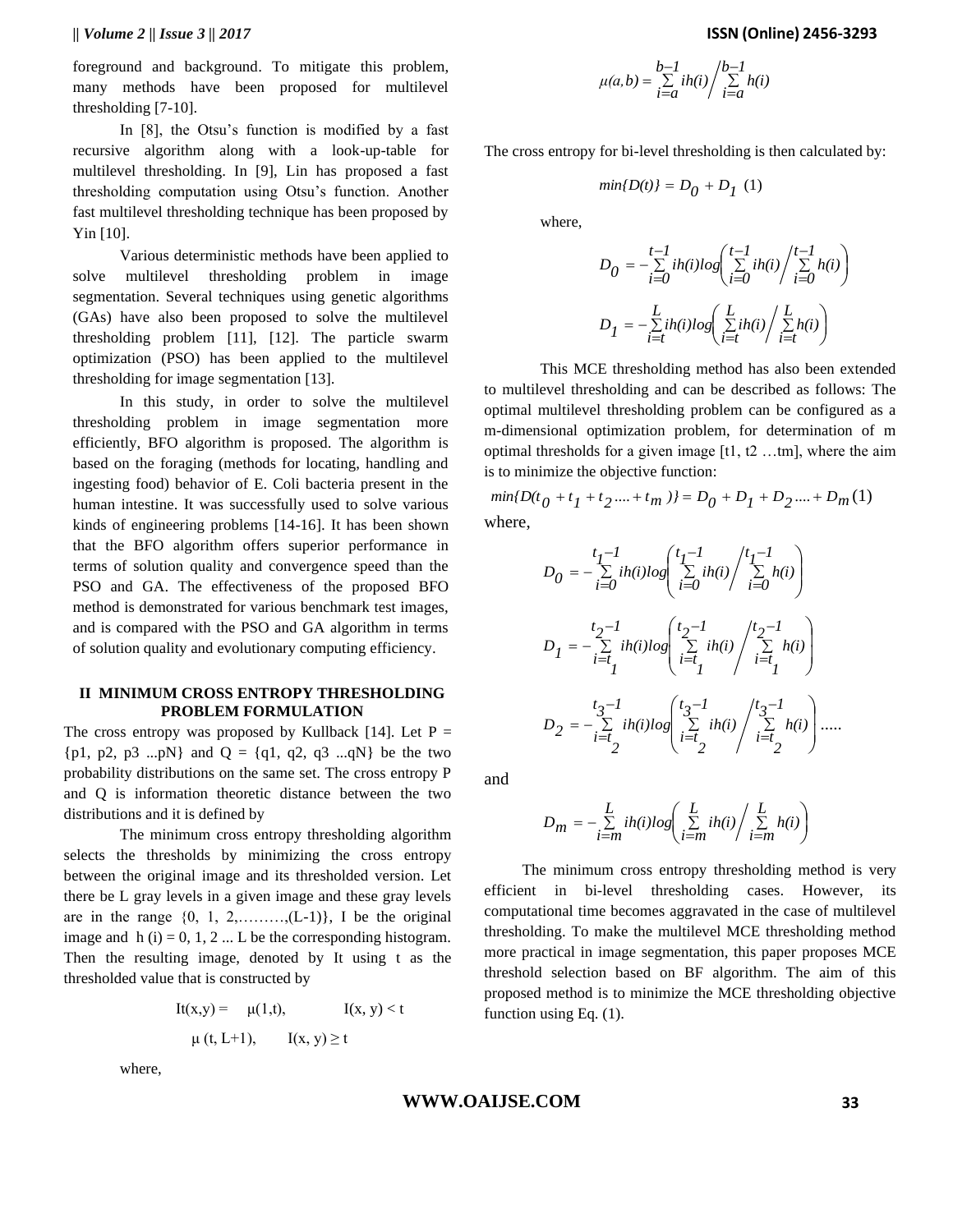#### **III BACTERIAL FORAGING OPTIMIZATION ALGORITHM**

BFO is an evolutionary optimization technique motivated by the foraging behavior of the E. Coli bacteria. The biological aspects of the bacterial foraging strategies and their motile behavior as well as their decision-making mechanisms can be found in [17]. As a heuristic method, BFO is designed to tackle non-gradient optimization problems and to handle complex and non-differentiable objective functions. Searching the hyperspace is performed through three main operations, namely chemotaxis, reproduction and elimination dispersal activities [17].

The chemotaxis process is performed through swimming and tumbling. The bacterium spends its lifetime alternating between these two modes of motion. In the BFO, a tumble is represented by a unit length in a random direction, φ (i), which specifies the direction of movement after a tumble. The size of the step taken in the random direction is represented by the constant run-length unit, C (i).

For a population of bacteria, the location of the ith bacterium at the jth chemotactic step, kth reproduction step and the lth elimination/dispersal event is represented by . At this location, the cost function is denoted by  $J$  (i, j, k, l), which is also known as the nutrient function. After a tumble, the location of the ith bacterium is represented as

$$
X^{i}(j + 1, k, l) = X^{i}(j, k, l) + C(i)\varphi(i)
$$
 (2)

When at  $X^{i}$  (*j* + *1, k, l*) the cost function *J* (*i, j+1, k, l*) is better (lower) that  $J(i, j, k, l)$ , another step of size  $C(i)$  in the same direction is taken. This swimming operation is repeated as long as a lower cost is obtained until a maximum preset number of steps, *N<sup>s</sup>* is reached.

The cost function of each bacterium in the population is affected by a kind of swarming that is performed by the cell-tocell signaling released by the bacteria group to form swarm patterns. This swarming is expressed as follows:

$$
J_{cc} = \sum_{i=1}^{S} \int -d_{attract} exp(-\omega_{attract} \sum_{m=1}^{p} (X_g - X_m^i)^2) J +
$$
  

$$
\sum_{i=1}^{S} \int -1^{R} repellant^{exp(-\omega_{repellant} \sum_{m=1}^{p} (X_g - X_m^i)^2) J
$$

where dattract, ωattract, hrepellant and ωrepellant are coefficients that represent the characteristics of the arrtactant and repellant signals released by the cell and  $X_m^i$  is the mth component of ith bacterium position Xi.  $P(i, k, l)$  is the position of each member of the position of the S bacteria and is defined

 $\{a \in P(j, k, l) = \{X^{i}(j, k, l) \text{ for } i = 1, 2...S \}$ 

where, S is the size of the bacteria population.

The cell-to-cell signaling effect is added to the cost function as follows:

$$
J(i, j, k, l) + J_{CC}(X, P)
$$
 (3)

A reproduction process is performed after taking a maximum number of chemotactic steps, Nc. The population is halved so that the least healthy half dies and each bacterium in the other healthiest one splits into two bacteria that take the same position.

 After Nre reproduction steps, an elimination/dispersal event takes place for Ned number of executions. In this operation, each bacterium could be moved to explore other parts of the search space. The probability for each bacterium to experience the elimination/dispersal event is determined by a predefined fraction ped.

The algorithm of the proposed BFO technique is as follows:

Step 1: Initialization of the following parameters:

P: dimension of the search space;

S: the number of bacteria in the population;

Nc: number of chemotactic steps;

Ns: the length of the swim when it is on a gradient;

Nre: the number of reproduction steps

Ned: the number of elimination/dispersal events;

ped: the probability that each bacterium will be eliminated/dispersed;

C(i): initial run-length unit;

Xi : the initial random location of each bacterium;

Step 2: Elimination/dispersal loop,  $l = l + 1$ 

- Step 3: Reproduction loop,  $k = k + 1$
- Step 4: Chemotaxis loop,  $i = i + 1$

For  $i = 1, 2, \ldots$  S, execute the chemotactic step for each bacterium as follows:

Evaluate the cost function  $J(i, j, k, l)$  using (3).

Let Jlast  $= J(i, j, k, l)$  so that a lower cost could be found.

• Tumble: generate a random vector  $\Delta$  (i)R p and  $\Delta m(i)$ , m = 1, 2, ... p is a random number in the range [-1, 1].

Compute  $\varphi(i)$ 

Move using  $(2)$ 

Compute J  $(i, j+1, k, l)$  and use  $(3)$  to compute Jcc  $(X, P (j+1, k, l))$  then use to find the new J (i,  $j+1, k, l$ ).

Swim: let  $m = 0$  (counter for swim length)

While  $m < Ns$  (no climbing down too long)

Let  $m = m + 1$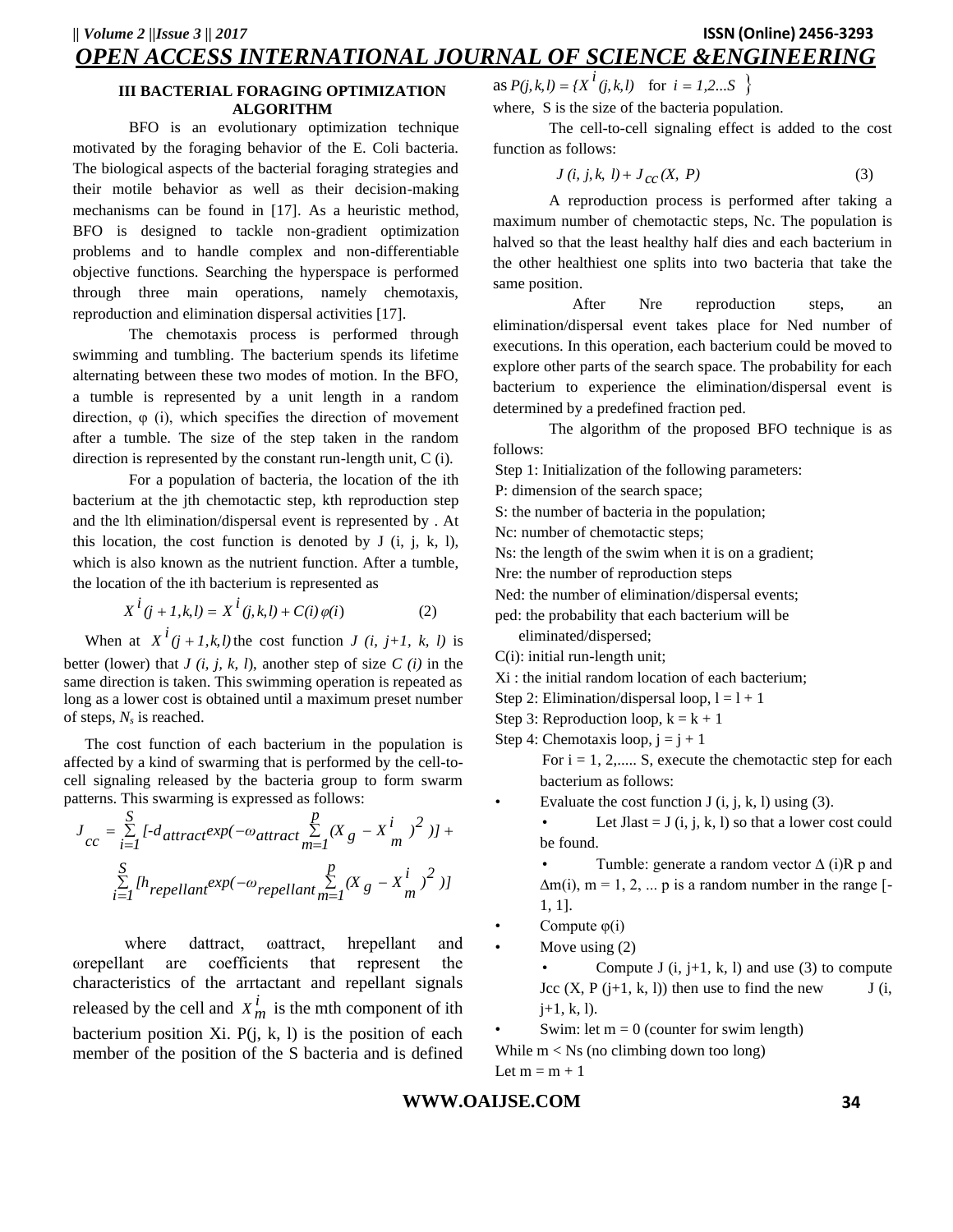# *|| Volume 2 ||Issue 3 || 2017* **ISSN (Online) 2456-3293** *OPEN ACCESS INTERNATIONAL JOURNAL OF SCIENCE &ENGINEERING*

If  $J(i, j+1, k, l)$  < Jlast let Jlast =  $J(i, j+1, k, l)$  then take another step in the same direction and compute the new J (i, j+1, k, l).

- Go to next bacterium ( $i + 1$ ) if  $i \neq S$ .
- Step 5: If  $j <$  Nc go to step 4 ( $j = j + 1$ ).

Step 6: Reproduction: For the given k and l, evaluate the health of each bacterium i as follows

$$
J_{\text{health}}^i = \sum_{j=1}^{N_C+1} J(i, j, k, l)
$$
 (5)

The health of the bacterium i measures how many nutrient it got over its lifetime.

Sort bacteria according to their in ascending order.

The bacteria with the highest values, computed by Eq. (5) die while the other Sr with the lowest values split and take same location of their parents.

Step 7: If  $k < N$  re, go to step 3  $(k = k + 1)$ 

Step 8: Elimination/dispersal: With probability ped, randomly eliminate and dispersal each bacterium i, keeping the size of the population constant.

Step 9: If  $1 <$  Ned, go to step 2 ( $1 = 1 + 1$ ), otherwise end.

#### **IV EXPERIMENTAL RESULTS AND EVALUATION**

In order to evaluate the effectiveness of the proposed BFO algorithm, several images shown in Fig. 1 are tested. These images are of  $512\times512$  in size, with gray levels L = 256. Their corresponding gray level histograms are shown in Fig. 2. In addition to the proposed algorithm, two other methods, which are PSO and GA, are used for comparison. The BFO parameters used for the simulation are given in Appendix.







(d)  $(e)$  (f) Fig. 1. Test Images [(a) Lena, (b) Pepper, (c) Baboon, (d) Hunter, (e) Cameraman, (f) Airplane]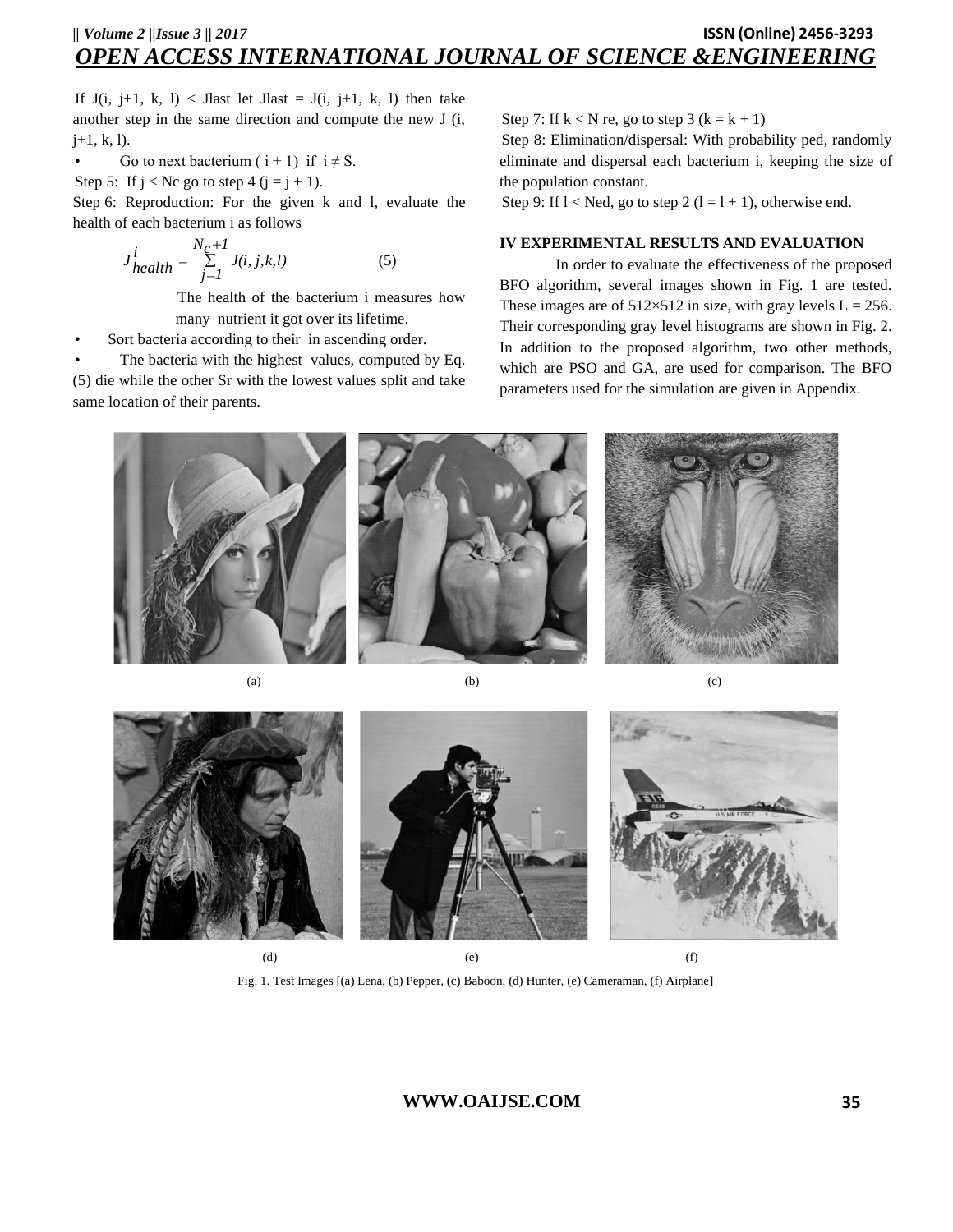*|| Volume 2 ||Issue 3 || 2017* **ISSN (Online) 2456-3293** *OPEN ACCESS INTERNATIONAL JOURNAL OF SCIENCE &ENGINEERING*



Fig. 2. Histogram of test images [(a') Lena, (b') Pepper, (c') Baboon, (d') Hunter, (e') Cameraman, (f') Airplane]



Fig. 3. Segmented test images of lena and cameraman [(a) & (b) for 3-level thresholding, (a') & (b') for 4-level thresholding and (a'') & (b'') for 5-level thresholding]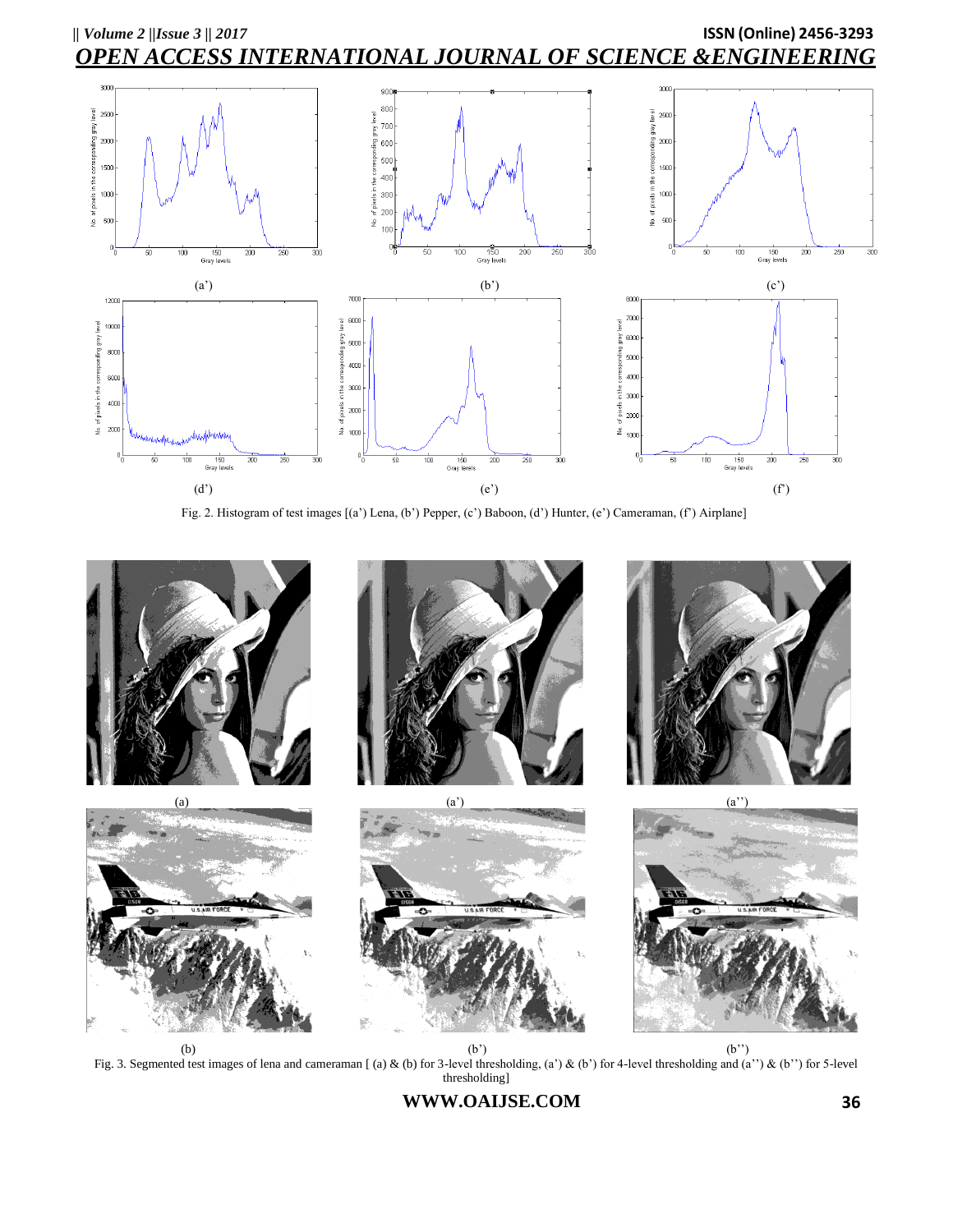|                                                                               |                                                                                                                                                                                                                                                                                                                                                                                                                                                                                                                                                                                                                                                                                                                                                                  | Objective values $\times$ (10^9) |                   | Optimal threshold values |                        |                        |                        |
|-------------------------------------------------------------------------------|------------------------------------------------------------------------------------------------------------------------------------------------------------------------------------------------------------------------------------------------------------------------------------------------------------------------------------------------------------------------------------------------------------------------------------------------------------------------------------------------------------------------------------------------------------------------------------------------------------------------------------------------------------------------------------------------------------------------------------------------------------------|----------------------------------|-------------------|--------------------------|------------------------|------------------------|------------------------|
|                                                                               |                                                                                                                                                                                                                                                                                                                                                                                                                                                                                                                                                                                                                                                                                                                                                                  | <b>BF</b>                        | <b>PSO</b>        | GA                       | <b>BF</b>              | <b>PSO</b>             | <b>GA</b>              |
|                                                                               | 2                                                                                                                                                                                                                                                                                                                                                                                                                                                                                                                                                                                                                                                                                                                                                                | 10.7132                          | 10.7132           | 10.7132                  | 110,165                | 110,165                | 110,165                |
| <b>Test Images</b><br><b>LENA</b><br>PEPPER<br><b>BABOON</b><br><b>HUNTER</b> | 3                                                                                                                                                                                                                                                                                                                                                                                                                                                                                                                                                                                                                                                                                                                                                                | 7.9376                           | 8.1331            | 8.4895                   | 94,138,178             | 87, 134, 174           | 94,138,178             |
|                                                                               | 4                                                                                                                                                                                                                                                                                                                                                                                                                                                                                                                                                                                                                                                                                                                                                                | 6.4852                           | 6.7606            | 7.1689                   | 76,116,152,187         | 64, 113, 145, 181      | 67.107.145.183         |
|                                                                               | 5                                                                                                                                                                                                                                                                                                                                                                                                                                                                                                                                                                                                                                                                                                                                                                | 5.4113                           | 5.8280            | 6.2674                   | 63, 107, 136, 162, 197 | 65, 93, 135, 168, 195  | 61, 103, 124, 169, 194 |
|                                                                               | $\overline{c}$                                                                                                                                                                                                                                                                                                                                                                                                                                                                                                                                                                                                                                                                                                                                                   | 2.8420                           | 2.8420            | 2.8420                   | 110,174                | 110,174                | 110,174                |
|                                                                               | 3                                                                                                                                                                                                                                                                                                                                                                                                                                                                                                                                                                                                                                                                                                                                                                | 2.0504                           | 2.0518            | 2.1164                   | 95,144,186             | 92,144,184             | 87, 131, 179           |
|                                                                               | m<br>1.6265<br>1.7093<br>1.8113<br>$\overline{4}$<br>5<br>1.3693<br>1.4226<br>1.5008<br>2<br>10.7194<br>10.7194<br>10.7194<br>113.166<br>3<br>7.8400<br>7.9080<br>8.0249<br>6.2505<br>6.8674<br>7.2793<br>4<br>5<br>5.2524<br>6.3128<br>6.7091<br>$\overline{c}$<br>6.9948<br>6.9948<br>6.9948<br>106,163<br>3<br>4.9507<br>4.9598<br>4.9675<br>3.9094<br>4<br>4.1335<br>4.3752<br>5<br>3.3338<br>3.5576<br>3.8779<br>2<br>10.2203<br>10.2203<br>134,181<br>10.2203<br>3<br>7.5112<br>6.9625<br>7.6798<br>4<br>5.9721<br>6.3600<br>7.0503<br>5<br>5.1134<br>4.8906<br>5.9511<br>$\overline{c}$<br>11.6252<br>11.6252<br>11.6252<br>140,198<br>3<br>9.5151<br>9.9986<br>1.0273<br>$\overline{4}$<br>8.1856<br>8.5374<br>8.7379<br>5<br>6.3994<br>6.6450<br>7.2280 | 77,116,161,191                   | 74, 115, 151, 189 | 75,101,148,196           |                        |                        |                        |
|                                                                               |                                                                                                                                                                                                                                                                                                                                                                                                                                                                                                                                                                                                                                                                                                                                                                  |                                  |                   |                          | 60, 108, 147, 175, 197 | 63,96,131,169,202      | 60,93,129,168,206      |
|                                                                               |                                                                                                                                                                                                                                                                                                                                                                                                                                                                                                                                                                                                                                                                                                                                                                  |                                  |                   |                          |                        | 113,166                | 113,166                |
|                                                                               |                                                                                                                                                                                                                                                                                                                                                                                                                                                                                                                                                                                                                                                                                                                                                                  |                                  |                   |                          | 99,140,180             | 96, 135, 175           | 90,132,173             |
|                                                                               |                                                                                                                                                                                                                                                                                                                                                                                                                                                                                                                                                                                                                                                                                                                                                                  |                                  |                   |                          | 79,120,150,182         | 71, 109, 142, 180      | 78,106,146,194         |
|                                                                               |                                                                                                                                                                                                                                                                                                                                                                                                                                                                                                                                                                                                                                                                                                                                                                  |                                  |                   |                          | 63, 103, 132, 163, 190 | 62,98,121,161,202      | 61,90,124,153,203      |
| <b>CAMERAMAN</b><br><b>AIRPLANE</b>                                           |                                                                                                                                                                                                                                                                                                                                                                                                                                                                                                                                                                                                                                                                                                                                                                  |                                  |                   |                          |                        | 106,163                | 106,163                |
|                                                                               |                                                                                                                                                                                                                                                                                                                                                                                                                                                                                                                                                                                                                                                                                                                                                                  |                                  |                   |                          | 88,133,171             | 85,132,170             | 95,137,171             |
|                                                                               |                                                                                                                                                                                                                                                                                                                                                                                                                                                                                                                                                                                                                                                                                                                                                                  |                                  |                   |                          | 62, 109, 142, 174      | 64,99,135,171          | 77, 105, 157, 182      |
|                                                                               |                                                                                                                                                                                                                                                                                                                                                                                                                                                                                                                                                                                                                                                                                                                                                                  |                                  |                   |                          | 56,98,130,157,190      | 62, 106, 136, 166, 210 | 66,94,116,158,201      |
|                                                                               |                                                                                                                                                                                                                                                                                                                                                                                                                                                                                                                                                                                                                                                                                                                                                                  |                                  |                   |                          |                        | 134,181                | 134,181                |
|                                                                               |                                                                                                                                                                                                                                                                                                                                                                                                                                                                                                                                                                                                                                                                                                                                                                  |                                  |                   |                          | 100,154,185            | 85, 147, 185           | 81,146,182             |
|                                                                               |                                                                                                                                                                                                                                                                                                                                                                                                                                                                                                                                                                                                                                                                                                                                                                  |                                  |                   |                          | 48,118,159,187         | 73, 105, 155, 187      | 70,91,151,185          |
|                                                                               |                                                                                                                                                                                                                                                                                                                                                                                                                                                                                                                                                                                                                                                                                                                                                                  |                                  |                   |                          | 58,96,145,167,190      | 55,98,127,160,190      | 61,91,130,166,193      |
|                                                                               |                                                                                                                                                                                                                                                                                                                                                                                                                                                                                                                                                                                                                                                                                                                                                                  |                                  |                   |                          |                        | 140,198                | 140,198                |
|                                                                               |                                                                                                                                                                                                                                                                                                                                                                                                                                                                                                                                                                                                                                                                                                                                                                  |                                  |                   |                          | 89,160,202             | 91,143,197             | 79,142,198             |
|                                                                               |                                                                                                                                                                                                                                                                                                                                                                                                                                                                                                                                                                                                                                                                                                                                                                  |                                  |                   |                          | 67,118,170,204         | 71,102,170,204         | 61,99,169,204          |
|                                                                               |                                                                                                                                                                                                                                                                                                                                                                                                                                                                                                                                                                                                                                                                                                                                                                  |                                  |                   |                          | 64.104.143.190.209     | 60.102.134.188.209     | 63,86,133,181,207      |

TABLE I. COMPARISON OF OBJECTIVE VALUES AND THEIR OPTIMAL THRESHOLD VALUES OBTAINED BY MCE BASED EVOLUTIONARY ALGORITHMS

#### TABLE II. THE PSNR MEASURE BY FOUR MULTILEVEL THRESHOLDING METHODS

#### TABLE III. THE STANDARD DEVIATION VALUE OF FOUR MULTILEVEL THRESHOLDING METHODS

| <b>Test Images</b> | m              | PSNR (db) |            |         |  |
|--------------------|----------------|-----------|------------|---------|--|
|                    |                | ВF        | <b>PSO</b> | GA      |  |
|                    | $\overline{c}$ | 15.2352   | 15.2352    | 15.2352 |  |
| <b>LENNA</b>       | 3              | 17.5483   | 17.4893    | 17.3556 |  |
|                    | $\overline{4}$ | 19.3910   | 19.0003    | 18.6737 |  |
|                    | 5              | 21.5078   | 21.1539    | 20.5928 |  |
|                    | $\overline{2}$ | 14.5835   | 14.5835    | 14.5835 |  |
| <b>PEPPER</b>      | 3              | 16.2467   | 16.1968    | 16.1593 |  |
|                    | $\overline{4}$ | 18.5793   | 18.4858    | 18.1006 |  |
|                    | 5              | 20.5222   | 20.0197    | 19.7713 |  |
|                    | $\overline{2}$ | 14.5746   | 14.5746    | 14.5746 |  |
| <b>BABOON</b>      | $\overline{3}$ | 17.2967   | 16.8421    | 16.4741 |  |
|                    | 4              | 19.0635   | 18.3975    | 18.0022 |  |
|                    | 5              | 21.3085   | 21.2791    | 21.1005 |  |
|                    | $\overline{c}$ | 11.8996   | 11.8996    | 11.8996 |  |
| <b>HUNTER</b>      | 3              | 14.3842   | 14.1020    | 13.9110 |  |
|                    | $\overline{4}$ | 17.1689   | 16.8850    | 16.0069 |  |
|                    | 5              | 18.3772   | 17.5551    | 16.9753 |  |
|                    | $\overline{c}$ | 12.1338   | 12.1338    | 12.1338 |  |
| <b>CAMERAMAN</b>   | 3              | 14.8679   | 14.7588    | 14.4201 |  |
|                    | $\overline{4}$ | 18.8094   | 17.4608    | 17.3764 |  |
|                    | 5              | 20.0712   | 19.5395    | 18.9669 |  |
|                    | $\overline{2}$ | 15.6646   | 15.6646    | 15.6646 |  |
| <b>AIRPLANE</b>    | 3              | 16.7233   | 16.2762    | 16.0567 |  |
|                    | $\overline{4}$ | 17.9986   | 17.4232    | 17.3138 |  |
|                    | 5              | 19.8918   | 19.2434    | 18.8074 |  |

| <b>Test Images</b> | m              | <b>Standard Deviation</b> |               |               |  |
|--------------------|----------------|---------------------------|---------------|---------------|--|
|                    |                | <b>BF</b>                 | PSO           | GA            |  |
|                    | $\overline{2}$ | 0.0000                    | 0.0000        | 0.0000        |  |
| <b>LENNA</b>       | 3              | 2.4828e+007               | $1.4028e+008$ | 2.5106e+008   |  |
|                    | 4              | $2.9046e+007$             | 1.5260e+008   | 2.8948e+008   |  |
|                    | 5              | $3.1495e+007$             | 2.0828e+008   | 4.7978e+008   |  |
|                    | $\overline{2}$ | 0.0000                    | 0.0000        | 0.0000        |  |
| <b>PEPPER</b>      | 3              | 1.4300e+006               | 1.4146e+007   | 1.0806e+007   |  |
|                    | $\overline{4}$ | $6.6532e+006$             | $2.8183e+007$ | $4.3821e+007$ |  |
|                    | 5              | 8.6984e+006               | $3.2069e+007$ | 1.0156e+008   |  |
|                    | $\overline{2}$ | 0.0000                    | 0.0000        | 0.0000        |  |
| <b>BABOON</b>      | 3              | 4.4147e+006               | 2.8496e+007   | 8.2234e+007   |  |
|                    | $\overline{4}$ | 1.0406e+007               | 5.0558e+007   | 1.1282e+008   |  |
|                    | 5              | 3.3228e+007               | $9.1601e+007$ | $3.2760e+008$ |  |
|                    | $\overline{c}$ | 0.0000                    | 0.0000        | 0.0000        |  |
| <b>HUNTER</b>      | 3              | 6.4358e+005               | $4.2094e+006$ | $8.6320e+006$ |  |
|                    | 4              | $6.5486e+006$             | 2.9516e+007   | 5.4299e+007   |  |
|                    | 5              | 1.2305e+007               | 5.2389e+007   | 8.7779e+007   |  |
|                    | $\overline{2}$ | 0.0000                    | 0.0000        | 0.0000        |  |
| <b>CAMERAMAN</b>   | 3              | $4.4697e+005$             | $6.4922e+006$ | $3.1927e+007$ |  |
|                    | $\overline{4}$ | $2.8474e+007$             | 5.3860e+007   | $8.7752e+007$ |  |
|                    | 5              | 3.3605e+007               | $5.2067e+008$ | 8.5638e+008   |  |
|                    | $\overline{c}$ | 0.0000                    | 0.0000        | 0.0000        |  |
| <b>AIRPLANE</b>    | 3              | 3.9914e+007               | 6.7746e+007   | 1.3900e+008   |  |
|                    | $\overline{4}$ | $4.2097e+007$             | $3.8022e+008$ | 7.0890e+008   |  |
|                    | 5              | 5.7113e+007               | 8.9570e+008   | 1.8200e+009   |  |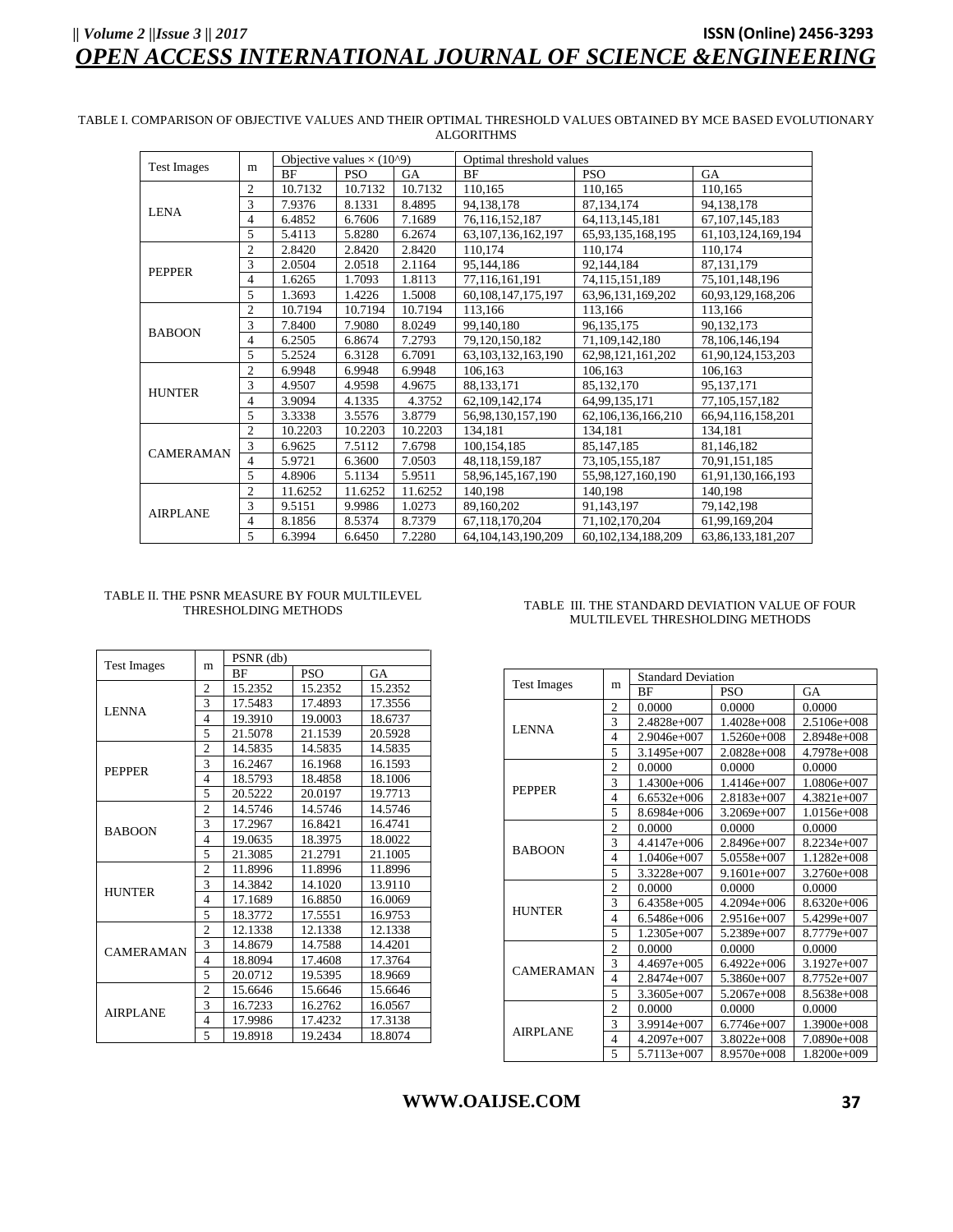# *|| Volume 2 ||Issue 3 || 2017* **ISSN (Online) 2456-3293** *OPEN ACCESS INTERNATIONAL JOURNAL OF SCIENCE &ENGINEERING*

The threshold values determined by the above methods are presented in Table I. The thresholding results of the testing images obtained by the proposed method are shown in Fig. 3. The experimental results indicate that the proposed method based on BFO algorithm seems to have satisfactory thresholding performance.

| TABLE IV. THE CPU TIME TAKEN BY FOUR MULTILEVEL |
|-------------------------------------------------|
| THRESHOLDING METHODS                            |

|                    |                | CPU time (Seconds) |            |           |  |
|--------------------|----------------|--------------------|------------|-----------|--|
| <b>Test Images</b> | m              | <b>BF</b>          | <b>PSO</b> | <b>GA</b> |  |
|                    | $\overline{c}$ | 8.1875             | 9.5781     | 10.2031   |  |
| <b>LENNA</b>       | 3              | 8.3438             | 9.9219     | 10.8281   |  |
|                    | 4              | 9.4688             | 10.3438    | 11.1406   |  |
|                    | 5              | 10.2500            | 10.9401    | 11.8871   |  |
|                    | $\overline{c}$ | 7.7581             | 8.7969     | 9.4375    |  |
| <b>PEPPER</b>      | 3              | 8.4375             | 9.6094     | 10.0000   |  |
|                    | $\overline{4}$ | 9.7581             | 10.4375    | 10.9435   |  |
|                    | 5              | 10.7085            | 11.0625    | 12.0469   |  |
|                    | $\overline{2}$ | 9.2031             | 10.0781    | 10.9688   |  |
| <b>BABOON</b>      | 3              | 10.0781            | 11.1563    | 11.9375   |  |
|                    | $\overline{4}$ | 10.9844            | 11.9563    | 12.7344   |  |
|                    | 5              | 11.4063            | 12.4688    | 13.0137   |  |
|                    | $\overline{2}$ | 8.9803             | 9.8906     | 10.5431   |  |
| <b>HUNTER</b>      | 3              | 9.2500             | 10.9063    | 11.7344   |  |
|                    | 4              | 10.5938            | 11.7031    | 12.5781   |  |
|                    | 5              | 11.1406            | 12.8125    | 13.9354   |  |
|                    | $\overline{2}$ | 8.9531             | 10.0625    | 10.9375   |  |
| <b>CAMERAMAN</b>   | 3              | 9.6719             | 11.1344    | 11.9603   |  |
|                    | 4              | 11.2381            | 12.6769    | 13.1250   |  |
|                    | 5              | 11.8438            | 13.0000    | 13.8657   |  |
|                    | $\overline{2}$ | 8.8444             | 9.4781     | 10.2969   |  |
| <b>AIRPLANE</b>    | 3              | 9.7500             | 10.9699    | 11.7865   |  |
|                    | 4              | 10.6094            | 11.8751    | 12.6094   |  |
|                    | 5              | 11.6875            | 12.8594    | 14.2813   |  |

One important concern in image thresholding is the effectiveness in segmentation. According to the thresholding results, the proposed method has demonstrated satisfactory results. However, it is somewhat difficult to compare quantitatively the performance of global thresholding results. Two common performance evaluation criteria, the Peak to Signal Noise Ratio (PSNR) and standard deviation measure, are employed to evaluate the thresholding methods.

Table II shows the PSNR value obtained by the BFO, PSO and GA methods. The higher value of PSNR means that the quality of the thresholded image is better. For all the images, the performance of the proposed method is better than the PSO and GA, since their PSNR measure is higher.

As all the optimization algorithms are stochastic and random searching one, the results of experiments are not absolutely the same in each run of the algorithm. Hence, it is necessary to analyze the stability of all the algorithms. This comparison is utilized to find which algorithm is more stable than others. Table III summarizes the standard deviation value obtained by all the algorithms using the testing images

shown in Fig. 1. From the results, the standard deviation value of BFO algorithm is lesser than the PSO and GA which illustrates the stability of the proposed BFO algorithm.

In the view point of the computation time, the proposed method is faster than the PSO and GA. It is shown in Table IV. Further, the CPU time increases with the number of thresholds.

#### **V CONCLUSION**

In this paper, bacterial foraging optimization (BFO) algorithm is presented for multilevel thresholding in image segmentation. The proposed method uses minimum cross entropy (MCE) as objective function, which is minimized by the BFO algorithm. The effectiveness of the new method is illustrated by using the test images of having various histograms. The Experiments demonstrate that this method provides superior thresholding results to existing thresholding methods such as PSO and GA for various images. Moreover, the segmentation results of the proposed BFO method have demonstrated the good performance in five level thresholding than the other levels. The obtained results also show the robustness of the method, and its non independence towards the kind of the image to be segmented.

#### **REFERENCES**

[1] P. K. Sahoo, S. Soltani, and A. K. C. Wong, "A survey of thresholding techniques," Computer Vision, Graphics and Image Processing, vol. 41(2), pp. 233-260, 1988.

[2] C.A. Glasbey, "An analysis of histogram based thresholding algorithms," CVGIP: Graphical Models and Image Processing, Vol. 55, pp. 532-537, 1993.

[3] J.S. Weszka, "A survey of threshold selection techniques," Computer Vision Graphics Image Processing, Vol. 7, 259-265, 1979.

[4] N. Otsu, "A threshold selection method from gray-level histograms," IEEE Transaction on Systems, Man and Cybernetics, SMC-9(1), pp. 62-66, 1979.

[5] J. N. Kapur, P. K. Sahoo, and A. K. C. Wong, "A new method for gray-level picture thresholding using the entropy of the histogram," Computer Vision, Graphics and Image Processing, vol. 29, pp. 273-285, 1985.

[6] C.H. Li and C.K. Lee, "Minimum cross entropy thresholding," Pattern Recognition, Vol. 26(4), pp. 617-625, 1993.

[7] P. Y. Yin and L. H. Chen, "A fast iterative scheme for multilevel thresholding methods", Signal Processing, vol.60, pp. 305-313, 1997.

[8] P. S. T. Liao, S. Chen, and P. C. Chung, "A fast algorithm for multilevel thresholding", Journal of Information science and Engineering, vol. 17, pp. 713-727,